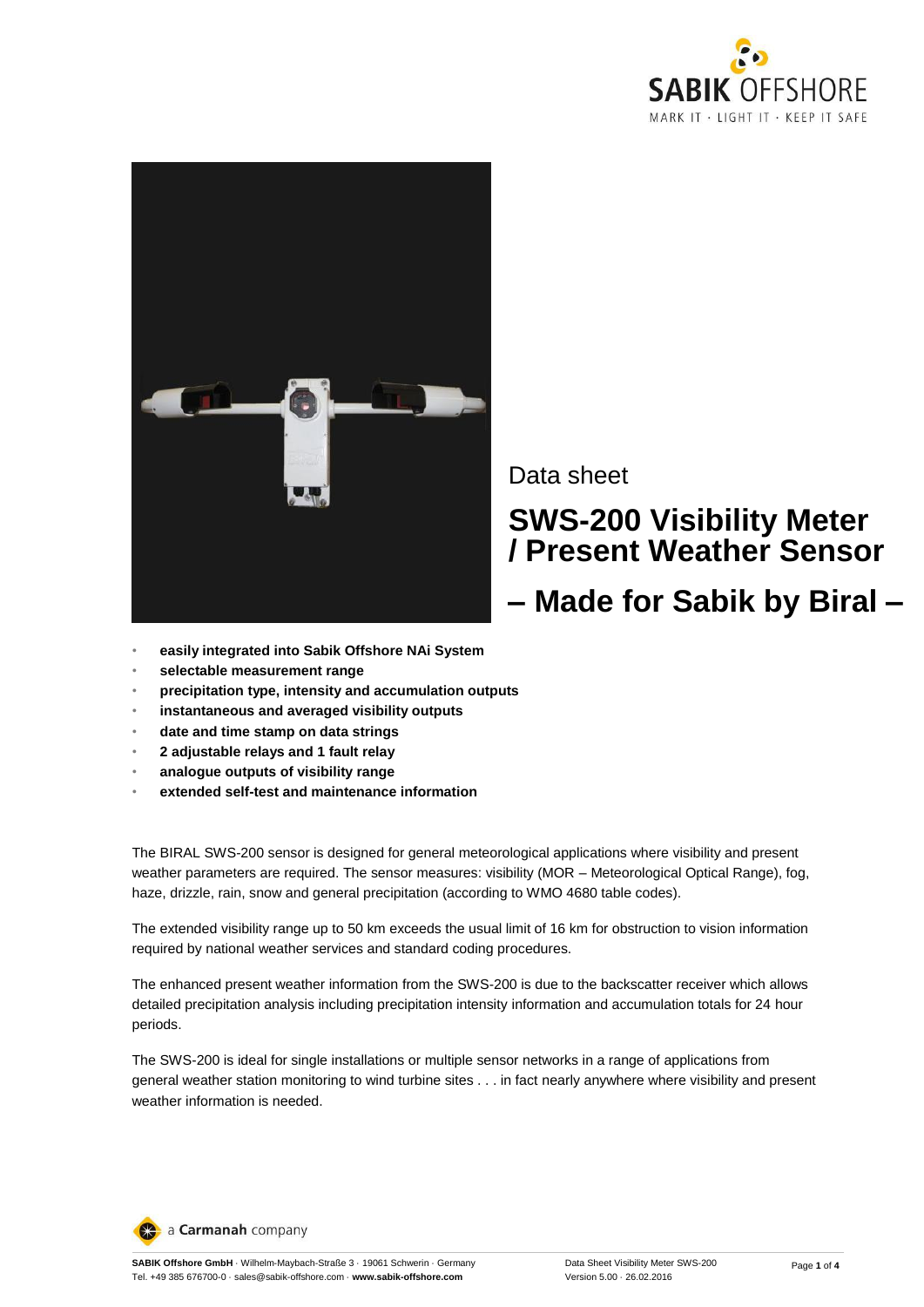

## **SWS-200 Specifications**

#### **Visibility and precipitation measurements**

| <b>Measurement range</b>                  | *Selectable: 2 km, 10 km, 20 km, 32 km or 50 km                                                                              |
|-------------------------------------------|------------------------------------------------------------------------------------------------------------------------------|
| <b>Measures</b>                           | Visibility (MOR - Meteorological Optical Range):<br>fog, haze, smoke, sand, drizzle, rain, snow and general<br>precipitation |
| <b>Measurement accuracy</b>               | $\leq 10$ % maximum                                                                                                          |
| <b>Measurement principle</b>              | forward scatter meter with 45° angle                                                                                         |
| <b>Precipitation detection resolution</b> | rain: 0.015 mm/hr (0.0006 in/hr)<br>snow: 0.0015 mm/hr (0.00006 in/hr                                                        |
| Maximum rain rate                         | 250 mm/hr (10 in/hr)                                                                                                         |
| Rain rate accuracy                        | $\leq$ 15 %                                                                                                                  |
| <b>Intensities</b>                        | light $(-)$ . moderate, heavy $(+)$                                                                                          |
|                                           | *Selectable at time of order                                                                                                 |

#### **Output and reports**

| Output rate (seconds)                                | 10 to 300 (selectable)                                                                                                                                            |
|------------------------------------------------------|-------------------------------------------------------------------------------------------------------------------------------------------------------------------|
| Digital (serial) outputs                             | RS-232, RS-422, RS-485*                                                                                                                                           |
| Analogue outputs                                     | 0 to 10 V                                                                                                                                                         |
| Switching relays (providing flexible configurations) | Relay $1 =$ fault<br>Relay $2 =$ visibility (user selectable threshold)<br>Relay $3$ = precipitation yes/no or snow yes/no or 2nd visibility<br>(user selectable) |
| <b>Outputs</b>                                       | Selected WMO 4680 table codes                                                                                                                                     |
|                                                      | *Single sensor connection only, not multi-drop                                                                                                                    |

### **Physical**



#### *Figure 1: Dimensions (in mm)*

| <b>Material</b> | Powder coated aluminium |
|-----------------|-------------------------|
| Length          | 810 mm                  |
| Weight          | 3.3 kg                  |

### **Life expectancy**

| Lifetime | $> 10$ years |
|----------|--------------|
|----------|--------------|

a Carmanah company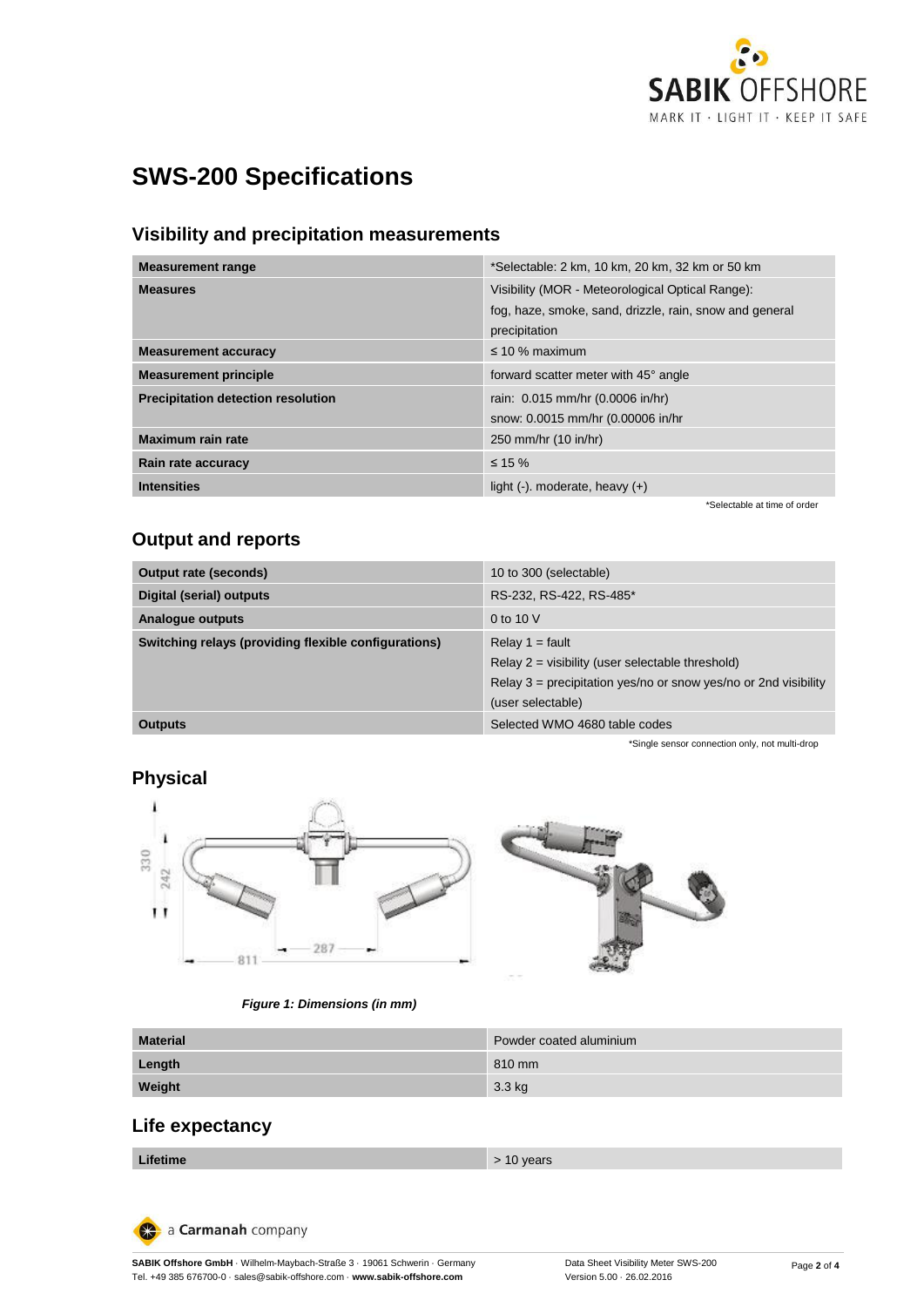

#### **Power requirements**

| <b>Operating voltage V<sub>IN</sub></b>             | 9 to 36 V DC                                         |
|-----------------------------------------------------|------------------------------------------------------|
| Power consumption $(V_{\text{IN}}=24 \text{ V DC})$ | $6 W$ – in normal running (no-dew window heaters ON) |
|                                                     | 3.5 W – with no-dew window heaters OFF               |
|                                                     | 42 W – using optional de-icing hood heaters at 36 W  |

#### **Environmental conditions**

| Ambient temperature (operation)          | $-40$ to $+60$ °C |
|------------------------------------------|-------------------|
| <b>Operating humidity</b>                | 0 to 100 % RH     |
| Degree of protection (acc. to IEC 60529) | <b>IP66</b>       |

### **Compliance**

| <b>EMC Compliance</b> | according to EN 61326-2006 |
|-----------------------|----------------------------|
| RoHS and WEEE         | compliant                  |

## **Assembly**



*Figure 2: U-bolt pole mounting*

#### **Included with the sensor**

| <b>Delivery</b> | SWS sensor in sturdy, recyclable foam-filled packaging |
|-----------------|--------------------------------------------------------|
| with            | - 3 m RS232 auxiliary cable                            |
|                 | - pole mounting kit (U bolt, saddle and bolts)         |
|                 | - documentation (manual, calibration certificate)      |